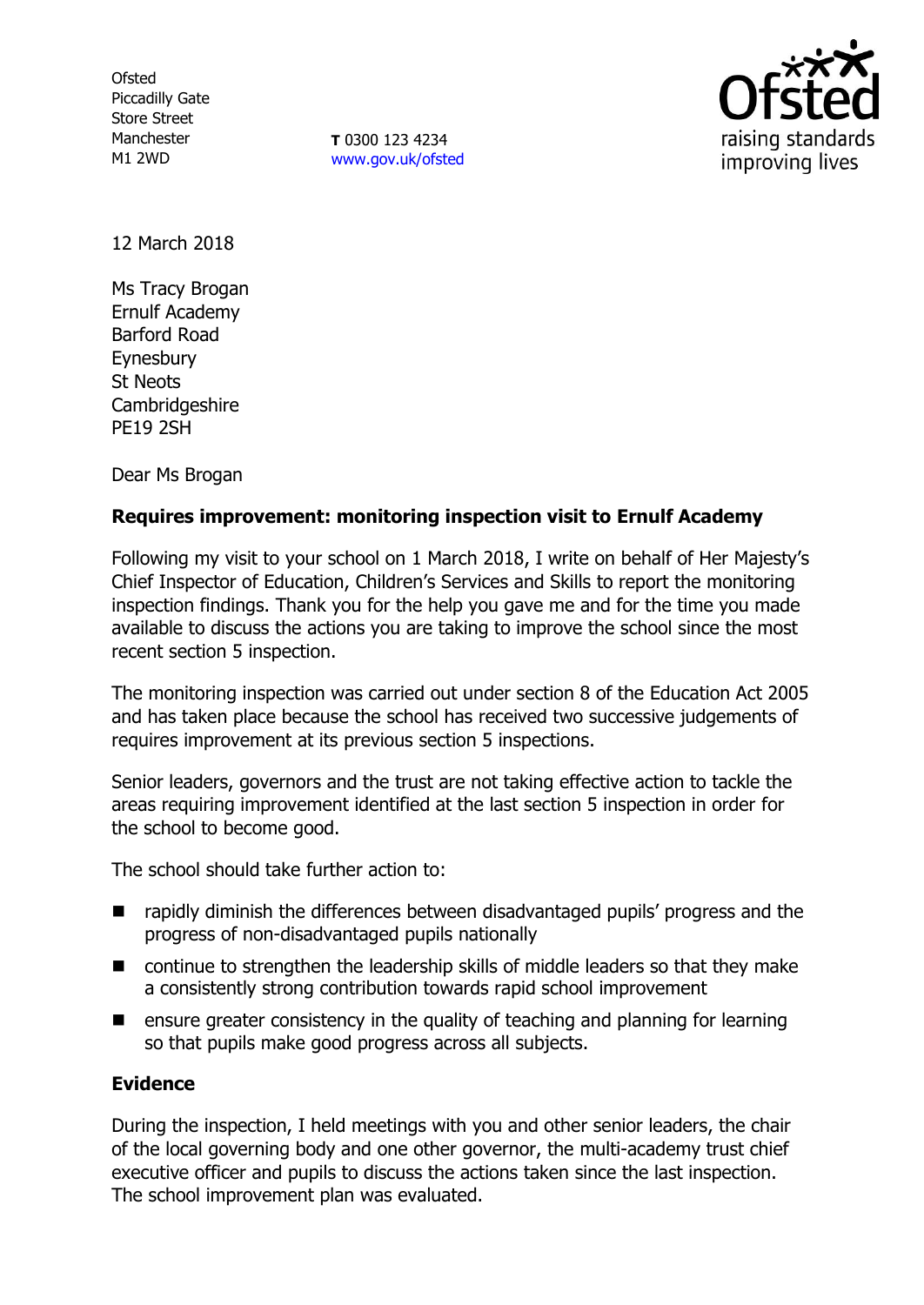

I visited a number of lessons across a range of subjects, some of which were observed jointly with you, and also reviewed a range of school improvement documentation. I also scrutinised the school's single central record of recruitment checks of staff.

# **Context**

The St Neots Learning Partnership has recently been served with a pre-termination warning notice by the Department for Education (DfE) which suggests that it might be appropriate to seek an alternative trust to sponsor the school. The school is now deemed to be a 'coasting school' as defined by the DfE, as it has met the coasting definition for the last three consecutive years.

Arrangements for governance were changed in June 2017 when a local governing body for the school was put in place. A full-time acting deputy headteacher and an acting assistant headteacher were appointed in September 2017. Five new teachers were appointed in September 2017 and four new teachers in January 2018. Thirteen members of the support staff have been made redundant. The school is currently running on a budget deficit.

# **Main findings**

The school has faced a number of challenges since the previous inspection which have acted as barriers to rapidly improving the provision. Many middle leaders are either new to post or are receiving support to develop their leadership. Some teaching is also not yet consistently good and requires improvement. Some senior leaders' roles include duties which would typically be carried out by middle leaders. These factors have stalled the rate of progress made by the school with little time remaining before its reinspection later this year.

Pupils made below-average progress from their starting points at the end of key stage 4 in 2017. Disadvantaged pupils' progress was well below that made by their non-disadvantaged peers nationally. Progress made by all pupils in English, mathematics, science and humanities was significantly below the national average.

Your school improvement planning processes have rightly identified the weaknesses of the previous academic year, and you have planned actions which are measured for impact at various times throughout the year. Some of these actions are already starting to make a difference, while for others it is too early to demonstrate sustainable impact.

You have improved the quality of the careers guidance provided to pupils in key stage 3, and now have in place a detailed programme for all pupils in Years 7 to 11. You also occasionally suspend the normal timetable to cover this topic, as well as including aspects of careers education in form time. Pupils in key stage 4 spoke positively about their work experience placements and demonstrated a good awareness of the different routes available to them when they leave school.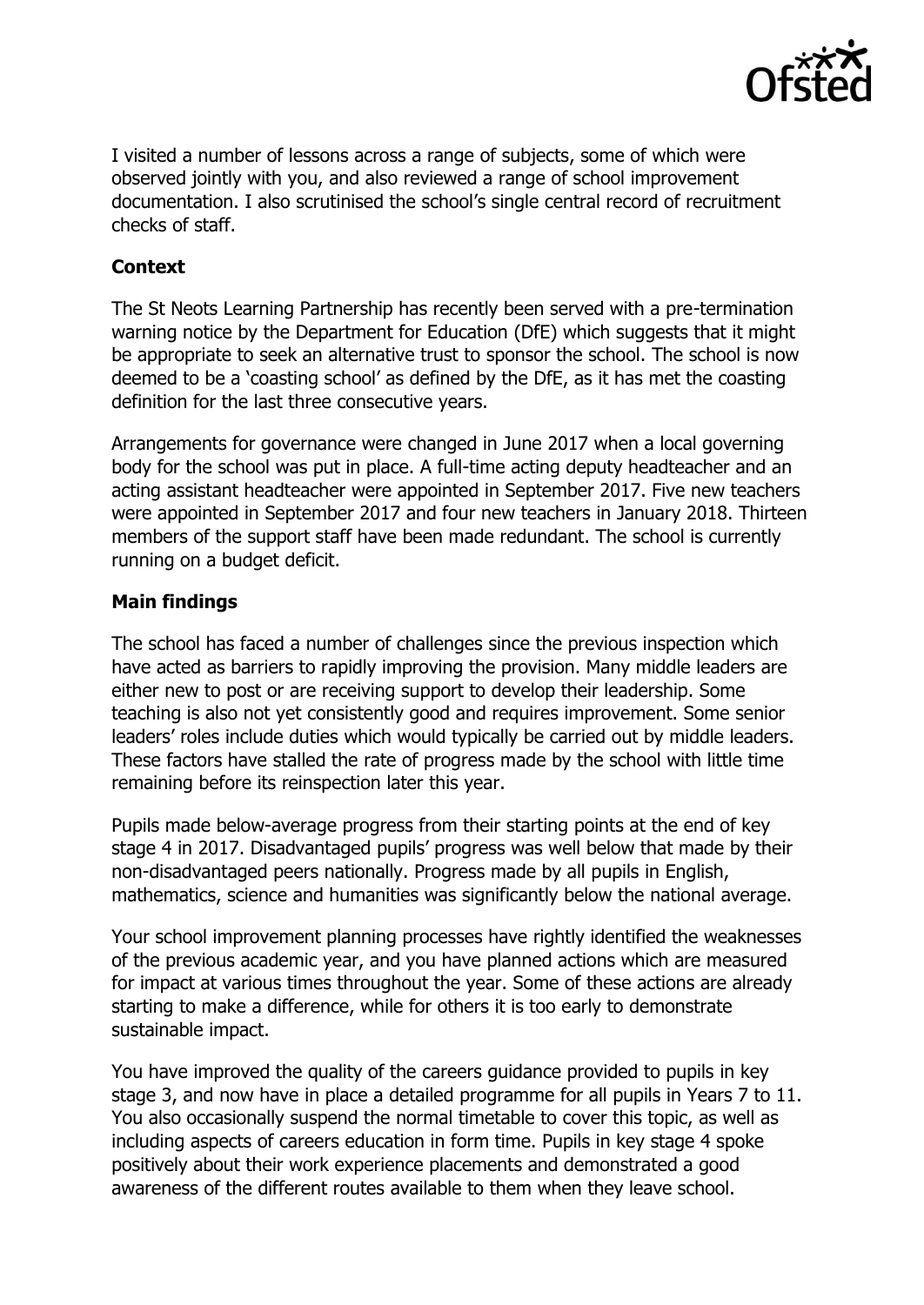

In order to hold middle leaders more to account, including the special educational needs coordinator, senior leaders meet with these colleagues regularly. More detailed and challenging discussions take place about pupils' progress following the half-termly assessments of pupils' progress. These meetings allow for an analysis of the performance of different groups of pupils. Greater discussion now takes place across subject areas regarding the progress made by individual pupils. Support for your less-experienced subject leaders continues to be made available.

The restructuring of the governing body to include a local governing body means that this group is able to focus more closely on raising standards in this school. My scrutiny of meeting agendas shows that members have taken on responsibility for looking more deeply into the causes of previous underachievement, and the impact of strategies leaders have put in place to address this. The trust has also used the expertise which exists in its other secondary provider, Longsands Academy, to provide support for some of the weaknesses identified in Ernulf Academy.

You have worked more closely with the nearby primary schools to accurately identify pupils' literacy and numeracy skills when they join your school in Year 7. You build on pupils' prior knowledge in Year 7 and pupils confirmed this in their responses to your survey conducted at the end of October 2017. You acknowledge that there is still inconsistency in the quality of teachers' planning across a range of subjects. Subject leaders are responsible for ensuring greater consistency in the quality of planning, and while some of these are experienced and are able confidently to contribute towards school improvement, others still require support from specialist leaders of education to develop and strengthen their leadership. All subject improvement plans tie in more closely with your whole-school priorities and all teachers have bespoke training packages this year based on their individual needs. You have provided all teachers with three opportunities during the year to be released from their teaching to engage in alternative activities to develop their own practice. You have also staged after-school training sessions for teachers to help them develop their subject expertise, and to better meet the needs of your mostable pupils. Your own monitoring shows that this group of pupils are achieving better than previously. Pupils also have the opportunity to give their views on the teaching they experience through the teaching and learning committee of the school council.

On the day of this inspection, which coincided with World Book Day, you had arranged a competition to promote reading, and all pupils in Years 7 and 8 received a complimentary book. All pupils in Years 7 to 10 are expected to read once a week in form time, and you have identified a number of reading leaders in Year 10. This scheme has increased the confidence of both the leaders and the pupils whom they help.

Your own records of behaviour monitoring in lessons indicate a reduction in the number of incidents of low-level disruptive behaviour. All disadvantaged pupils have achieved at least a bronze award for their behaviour. You have also worked hard to engage parents in supporting you with their children's behaviour, and regularly send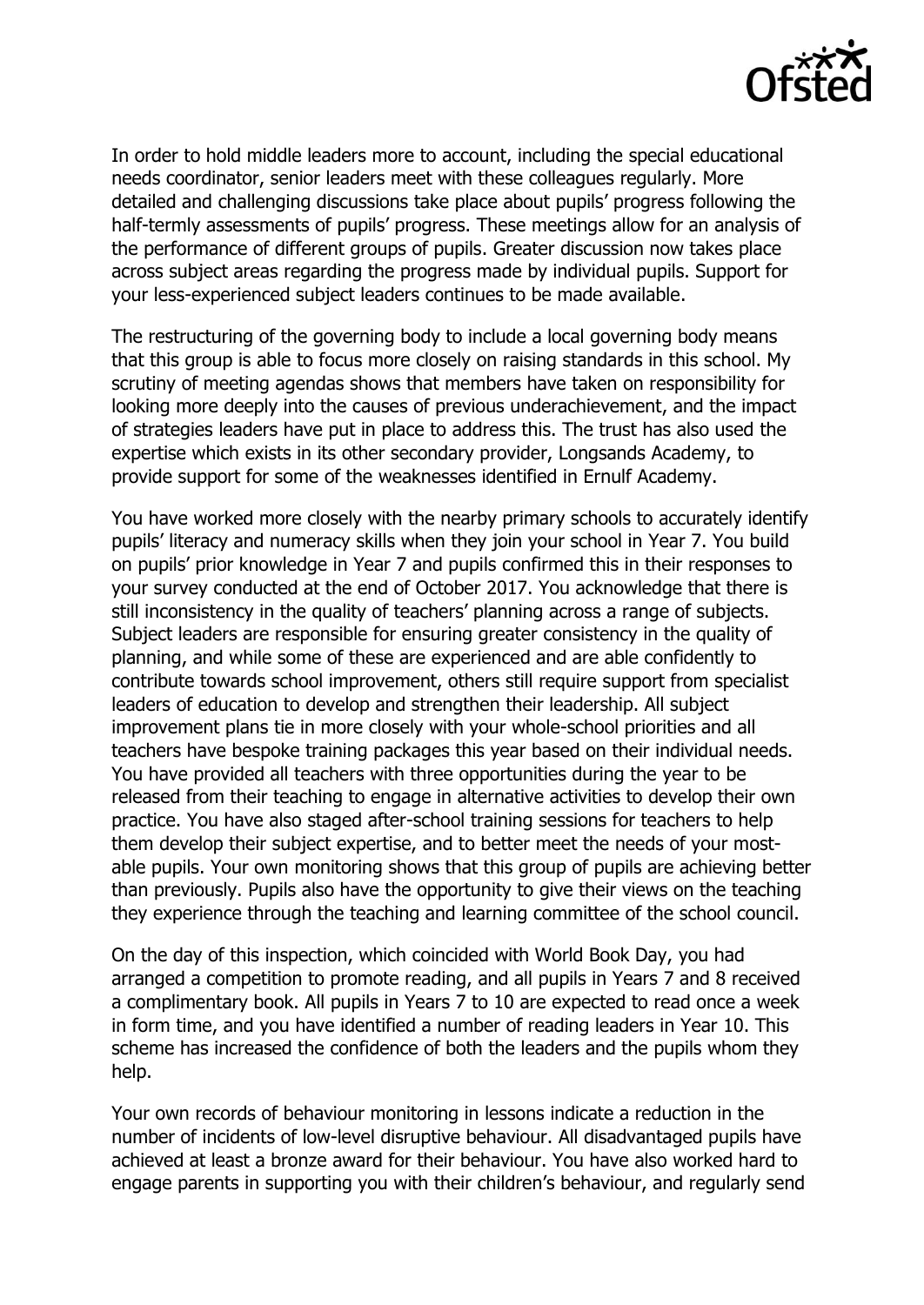

letters home congratulating pupils for their positive attitudes to learning. These raised expectations have also led to a reduction in referrals to your isolation room, and also in the proportion of pupils who are excluded from school, including those pupils who are disadvantaged. The number of repeat exclusions has also decreased compared to the same period last year.

While pupils' progress has been unacceptably low over time, your own assessment systems indicate that the pace of progress has started to pick up. You now identify and support pupils who are at risk of falling behind in a more timely way. You also use assemblies and form time to emphasise the importance of regular attendance and how this is linked to achievement.

My visits to lessons showed that most teachers are aware of the different groups of pupils in their classes, including those who have special educational needs and/or disabilities, those who are disadvantaged and the most able pupils. Some teachers plan suitable tasks of varying challenge to meet the needs of these pupils. My discussion with some of your most-able pupils, however, suggests that some teachers do not always consistently meet their needs when planning for learning. You have wisely done some work with pupils in key stage 3 about how they learn, and how this links to progress, although you acknowledge further work is required on this aspect. Some pupils told me that a few teachers are 'set in their ways' in how they teach, and that this acts as a barrier to their learning. You are aware of this, and are coaching these teachers with a view to exploring a range of different styles which secure equally positive outcomes. You also target disadvantaged pupils with various support strategies, have investigated ways of remodelling home learning in key stage 4, provide additional support classes in mathematics in Year 11 and have planned for master classes in English during the Easter holiday.

You have also reviewed the subjects and qualifications you offer so that they meet the needs of your pupils better. Hence, you have increased the number of vocational qualifications on offer to pupils. These include: health and social care; food and nutrition; music performance; and dance. Discussions are also underway to increase the number of English and mathematics lessons next academic year.

## **External support**

The local authority conducted a performance review of the school in January 2018 with a focus on disadvantaged pupils. The review speaks positively about the senior leaders' accurate view of the improvements required, and about their drive to achieve these aims. The review validates the school's priorities for improvement and accurately identifies next steps the school should be taking.

I am copying this letter to the chair of the local governing body, the chair of the board of trustees, and the chief executive officer of the multi-academy trust, the regional schools commissioner and the director of children's services for Cambridgeshire. This letter will be published on the Ofsted website.